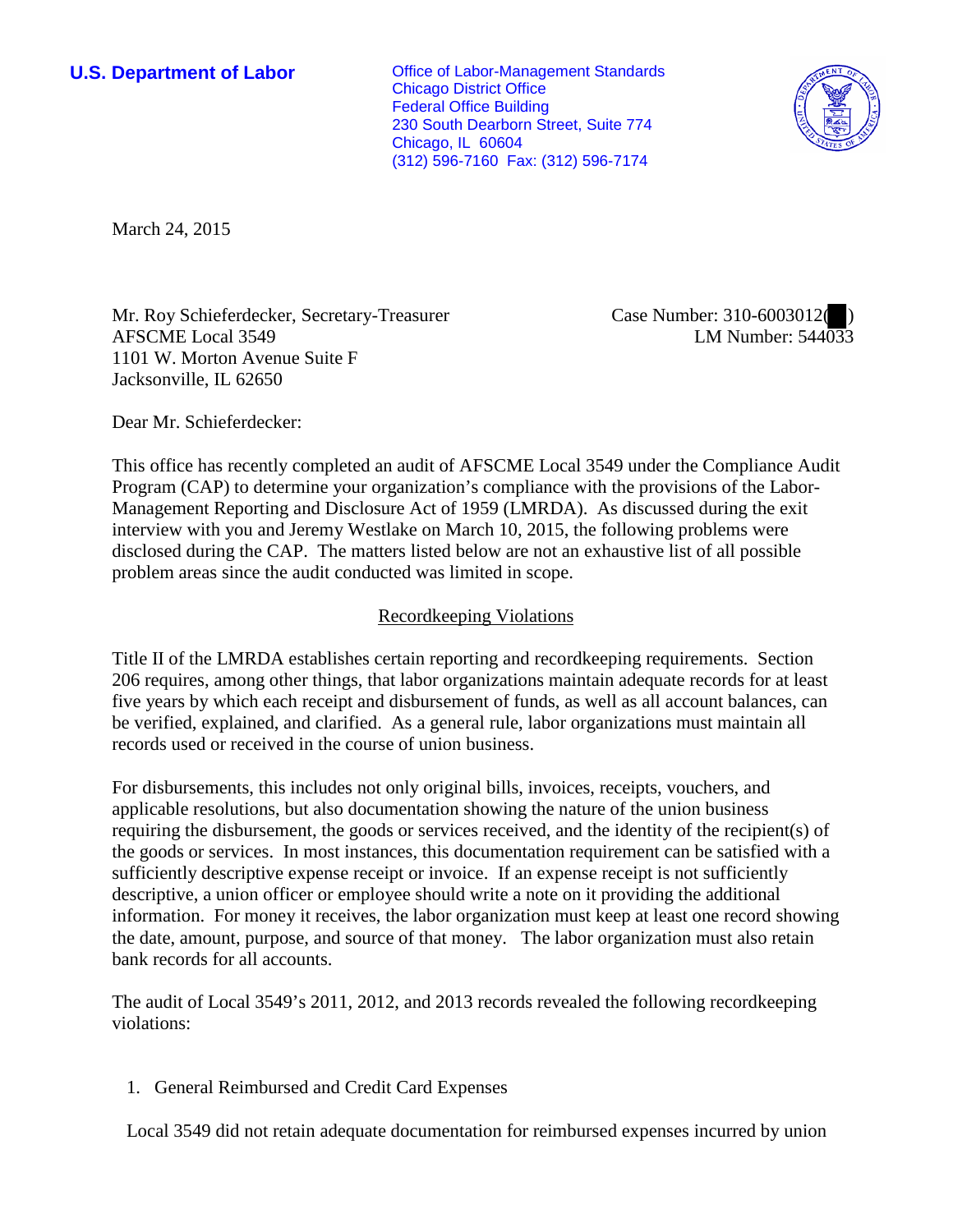officers totaling at least \$938.76. For example supporting documentation was not maintained to support the January 2, 2012 reimbursement to the President for a computer software purchase.

 As noted above, labor organizations must retain original receipts, bills, and vouchers for all disbursements. The president and treasurer (or corresponding principal officers) of your union, who are required to sign your union's LM report, are responsible for properly maintaining union records.

# 2. Lost Wages

 Local 3549 did not retain adequate documentation for lost wage reimbursement payments to union officers, union officers and employees totaling at least \$5,245.67 for 2013. The union must maintain records in support of lost wage claims that identify each date lost wages were incurred, the number of hours lost on each date, the applicable rate of pay, and a description of the union business conducted. The OLMS audit found that Local 3549 did not retain some of the expense vouchers for lost-time and notice of absence forms to identify the union business conducted and verify time lost.

## 3. Information not Recorded in Meeting Minutes

 During the audit, you advised OLMS that the membership approves disbursements at the monthly membership meetings. Article VII Section 3a of AFSCME Local 3549 Constitution requires that a record be maintained of the proceedings of all membership meetings and of all executive board meetings. Local 3549 maintained no minutes for the monthly membership or executive board meetings. Minutes of all membership or executive board meetings must report any disbursement authorizations made at those meetings.

### 4. Salary Authorization

 Local 3549 did not maintain records to verify that the Secretary-Treasurer monthly salary/stipend of \$150.00 was authorized. The union must keep a record, such as meeting minutes, to show the current salary authorized by the entity or individual in the union with the authority to establish salaries.

Based on your assurance that Local 3549 will retain adequate documentation in the future, OLMS will take no further enforcement action at this time regarding the above violations.

# Reporting Violations

 The audit disclosed a violation of LMRDA Section 201(b), which requires labor organizations to file annual financial reports accurately disclosing their financial condition and operations. The Labor Organization Annual Report LM-3s filed by Local 3549 for fiscal years ending December 31, 2011, 2012 and 2013 were deficient in that: